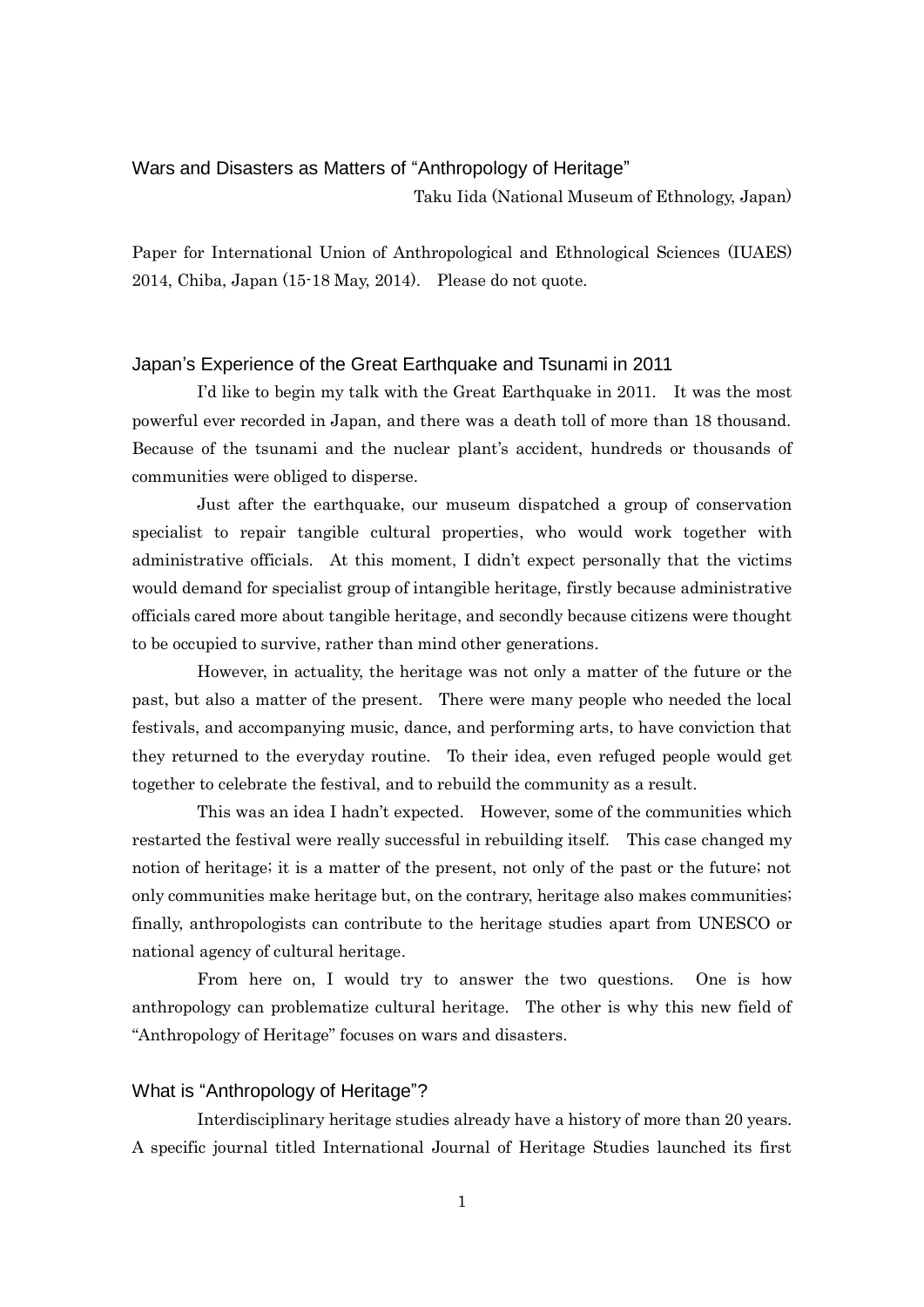issue in 1994. It was annual in the beginning but became quarterly from 1996 on. However, to my view, contribution from anthropologist is still limited. This is strange because, in American anthropology of the former half of  $20<sup>th</sup>$  century, cultural transmission was a matter of central focus. If anthropologists maintained their interests in cultural transmission, they would have played a significant role in heritage studies.

Of course, heritage has a connotation which cultural transmission doesn't have. That is, heritage is something valuable for a group of people. This characteristic is not significant when the heritage is recognized among a small number of people. However, as the group size enlarges, disputes arise as to what is suitable as heritage. This tendency accelerated after the 20<sup>th</sup> centuries, when national or international agencies began to define the heritage. This is why heritage studies has been involved more in this political aspect of heritage, rather than the trans-generational aspect.

Sure, such political aspect is an important issue for anthropology too, because we anthropologists have been interested in politics of identity. However, this is only a part of "anthropology of heritage." In addition, the political aspect is sometimes more clearly analyzed by approaches of political sciences than anthropology, because the actual political arena often extends in a national or global scale. Community-based analysis is nevertheless essential, but anthropologists are not good match for political scientists deeply involved in community research.

On the other hand, in the analysis of the trans-generational character of heritage, anthropology has an advantage over other disciplines. Anthropology has struggled to conceptualize general theory of culture as a collective and consistent phenomenon. In this field, such questions as the followings have been poled repeatedly: How do the people find something to be passed from generation to generation? How is this transmission achieved in the mobile, fluid, and unstable situation? Who has the skills to repair the damage of tangible heritage? Are these skills sustainable? Who has the knowledge to produce and perform intangible culture? What is necessary for them to do so?

To answer these questions, the researcher has to be deeply involved in the context of the people's everyday communication. And more significantly, such researches can contribute to make new answers to the old general question: how and why do cultures make humans creative? This is the central question of  $20<sup>th</sup>$  century American anthropology.

In short, studying trans-generational essence of heritage brings about a great advance in the understandings of human culture. This topic is important particularly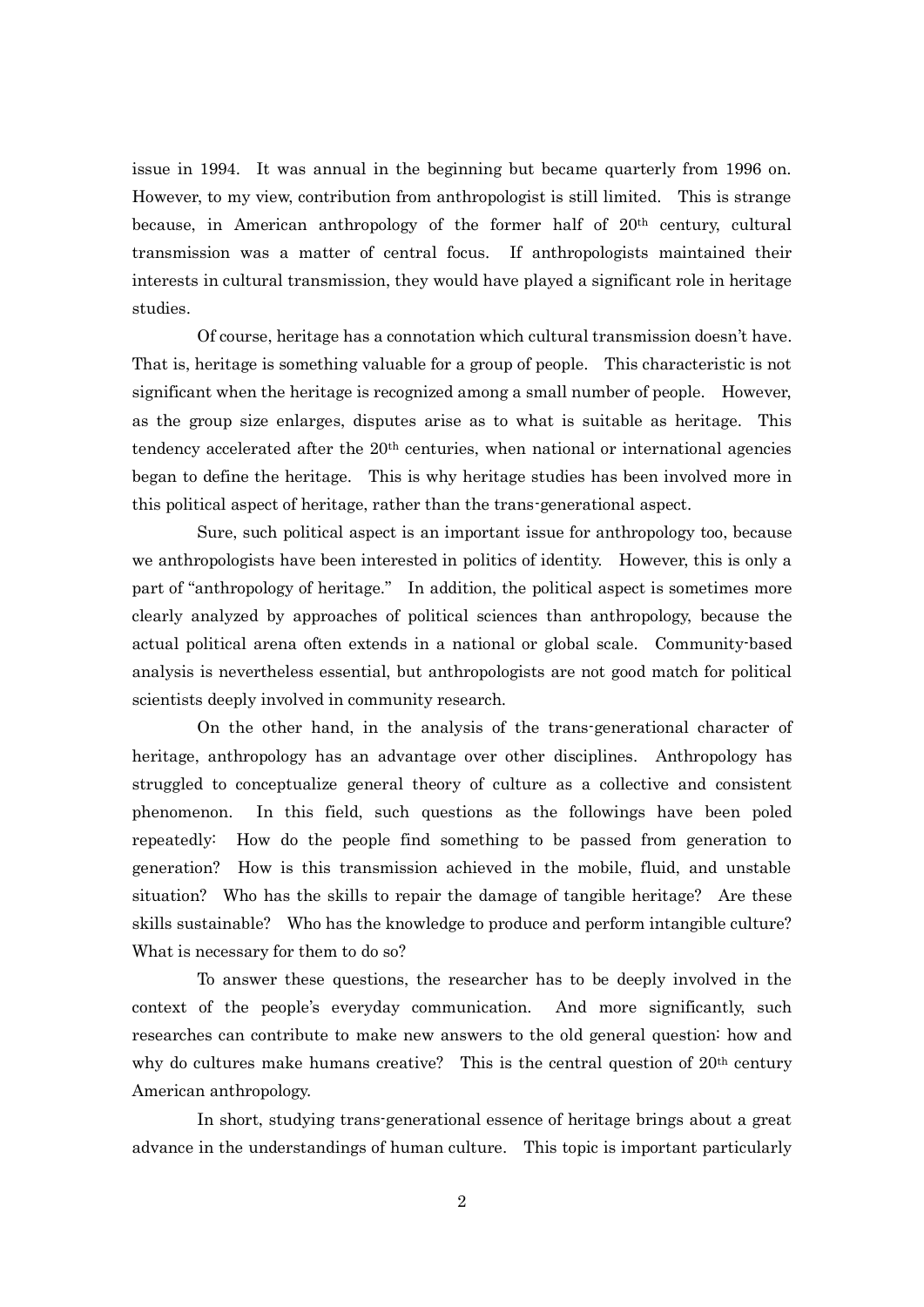in the actual condition of super-modernity where things and human lifestyle change easily. The Minpaku core research project of Anthropology of Heritage thus brings the universal and actual problem into perspective.

Let me take an example. This is the only pictures in my presentation slides. These pictures were taken in one of my research sites in Madagascar. On the eastern edge of the Madagascar central highlands, there lives a very small group called Zafimaniry, who has been well documented by a British anthropologist Maurice Bloch. Zafimaniry wooden houses have an absolutely unique style in Madagascar, partly because valuable log resources are still plenty, for reasons of bad access. They put minute geometric motifs on wooden windows of their houses. Their woodcarving knowledge became included among UNESCO masterpieces of oral and intangible heritage of humanity in 2003. It is now designated as UNESCO intangible cultural heritage.

For these ten years, the life of Zafimaniry people has undergone great changes. Tourists increased in number, and the carvings are getting industrialized more than ever. Demands for guides and porters increased too. For reasons of forest protection, traditional swidden agriculture is reducing in scale. Permanent fields newly opened on the slope are easy to lose the fertile earth because of heavy rain, thus decreasing their annual harvest. Improvement of transport resulted in a great influx of factory-made products, and marginalization of self-sufficient handicrafts, though woodcarving production is still active, for it is stimulated by tourism industry.

As far, Zafimaniry people know very little of UNESCO Intangible Cultural Heritage, though they recognize its brand power to publicize their ethic symbol. In this situation, people are more concerned about changes in their life than international and national cultural administration. So, overemphasis on national or international political aspect causes separation of people's and researchers' concerns. This is not a very "anthropological" strategy.

Rather, I'd like to define "Anthropology of Heritage" as studies of the recipients' practices to assure the heritage's consistency by any means. I don't exclude the study of political aspect of heritage, but it should be discussed in relation to local practices.

#### Intangible Turn: Consideration of Ignored Heritage

By defining so, another question must come up: what is heritage? I won't define heritage, as Alfred Gell didn't define art in the arguement of anthropology of art. In reality, heritage is what somebody regards as heritage. This statement might have been wild twenty years ago, but the current has been changing these ten years. This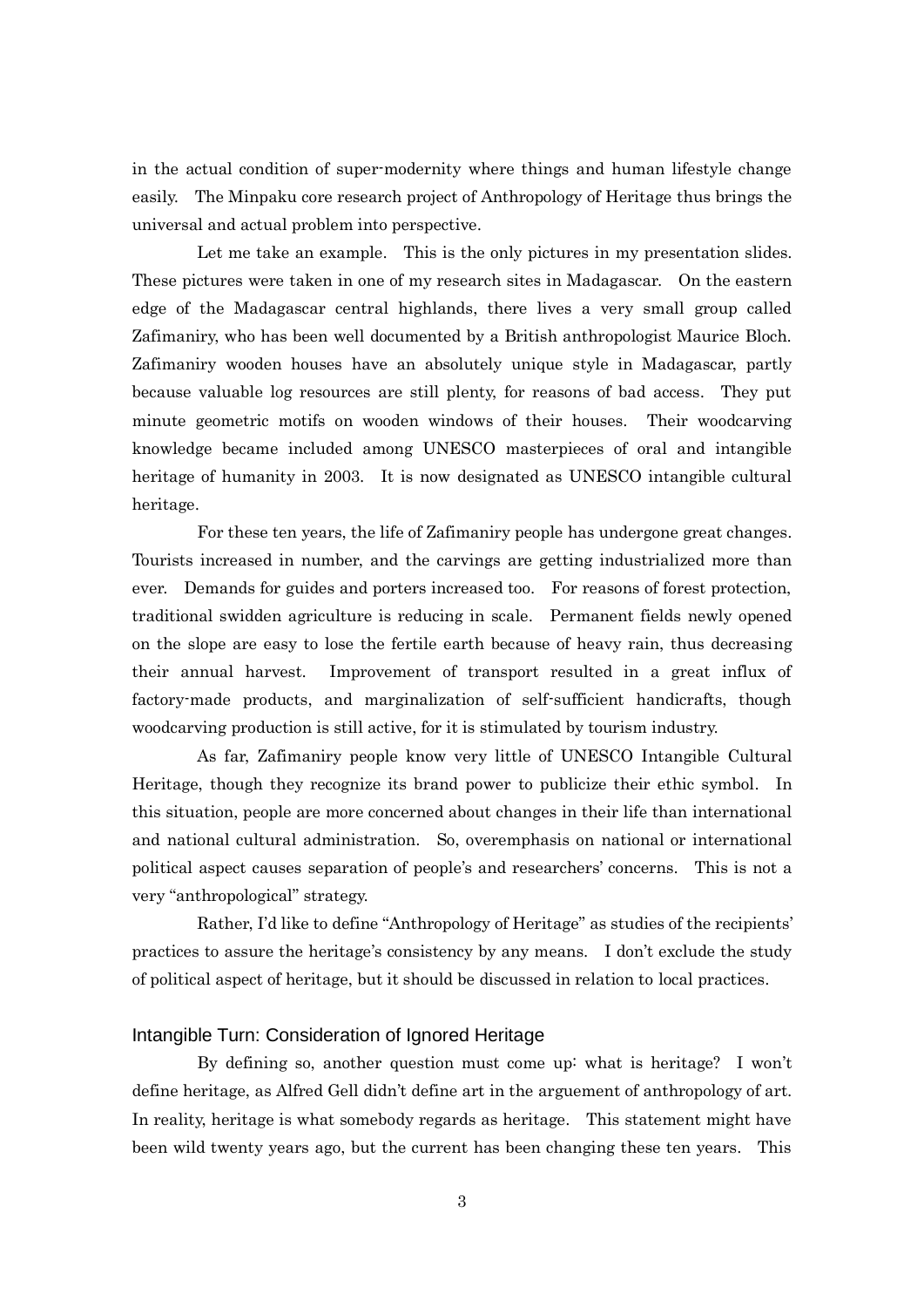change relates to the difference between UNESCO World Heritage in 1972 and UNESCO Intangible Cultural Heritage in 2003.

The World Heritage, natural or cultural, has to have an outstanding universal value from certain viewpoint. On the other hand, Intangible Cultural Heritage is what some community or group recognizes as part of their cultural heritage. That is, World Heritage is universally valuable whereas Intangible Cultural Heritage is locally so. This difference derived from debates after adoption of World Heritage Convention in 1972, opposing side claiming that the World Heritage makes too much of Western notion of heritage. This side argued that it is little-known heritage, but not universally respected one, that requires safeguarding, because the globalization process could possibly homogenize world cultures, regardless of local cultural movements. This is why the Intangible Cultural Heritage doesn't make much of universal outstanding value, and why intangible heritage doesn't require special screening or evaluation which ICOMOS or IUCN does for World Heritage.

According to intangible notion, cultural heritage cannot exist without people. Actually, intangible heritage is transmitted to the next generation by repetition in a way loyal to the past performances. Even tangible heritage cannot exist without people, if there were no support from national states of UNESCO, because it is transmitted by physical reparation. Such notion began to spread among cultural activists, who came to make more stress on local value than universal one. Recipients of local heritage are also beginning to assert that theirs should be called heritage as well, even without UNESCO's authorization. It seems a kind of anarchist revolution of heritage concept. I am affirmative to this current, because it is a good opportunity to take a glance at local cultures which have long been ignored.

Based on such trends, the Minpaku project keeps unauthorized heritage in sight. Especially, self-proclaimed heritage during the formation is significant for anthropological study of heritage. According to the theory of Legitimate Peripheral Participation, a community needn't have a clear boundary, and can have a structure of concentric circles. This idea is suitable for communities concerning heritage: inner circle corresponding to the recipients in a narrow sense, where outer circle to juveniles or outside supporters. In such stratified communities, participants are involved in practices of receiving heritage from older generation and transmitting it to younger generation. More accurately, the community is formed and maintained by heritage practices which bridge generations. This is why heritage is not only a trans-generational matter but also present. People make practices in the present, but referring to the past, and seeing into the future.